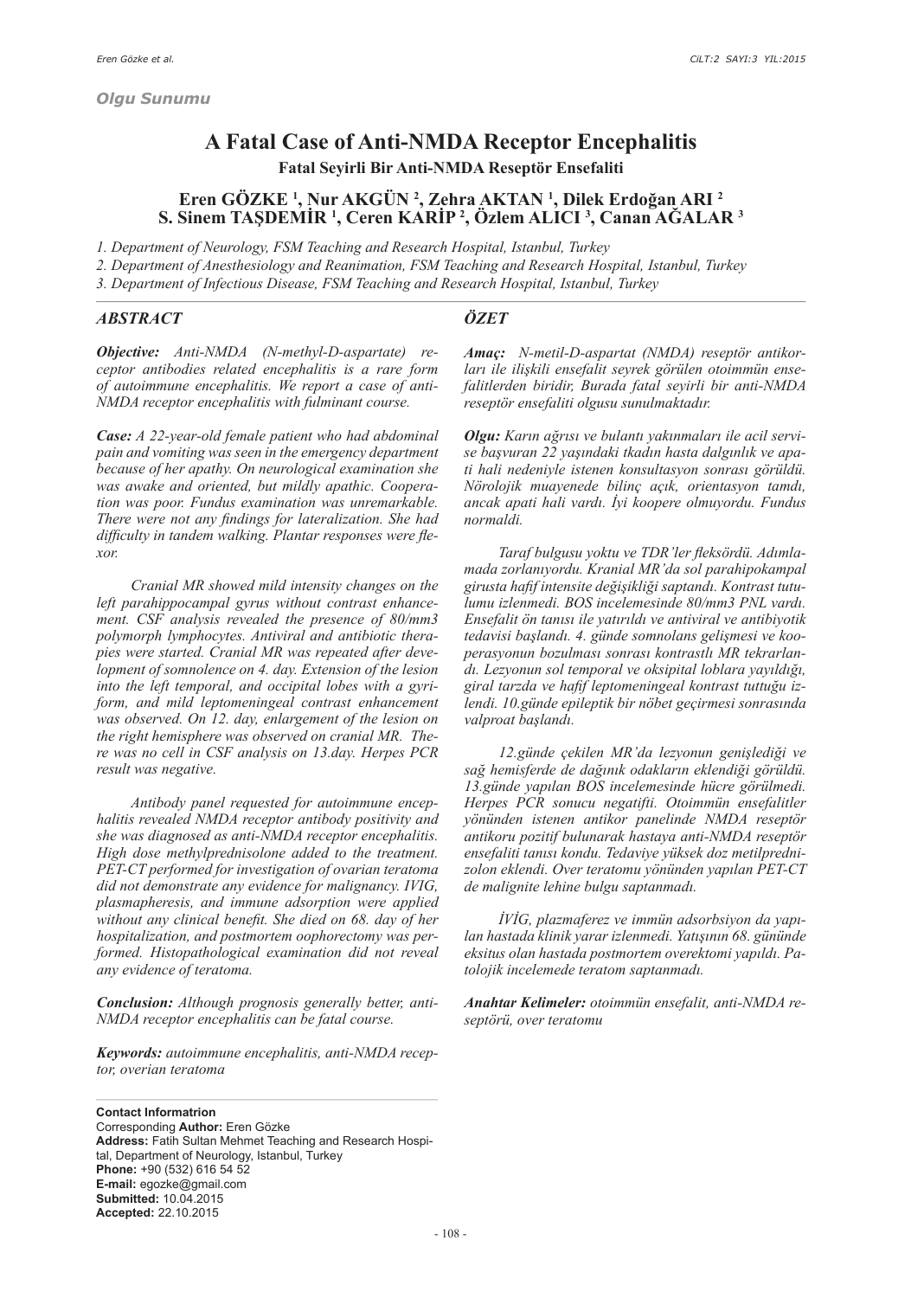### **INTRODUCTION**

Anti N-methyl-D-aspartate (anti-NMDA) receptor antibody encephalitis has an important place among other types of autoimmune encephalitis. Since its first description in 2007, it has played an important role in the enlightment of similar clinical entities which could not be diagnosed by that time (1). It is often associated with ovarian teratoma in young women, but children and older patients are less likely to have tumors.

Prognosis is poorer in older patients. NMDA receptors are found in all parts of the central nervous system, and play important roles in the mediation of synaptic transmission, plasticity, and excitotoxicity. It has NR1 (glycine), and NR2 (glutamate) subunits. The antibodies against to NMDA receptors reduce the gamma-aminobutyric acidergic inhibition of glutamatergic cells resulting in excessive glutamatergic excitation of prefrontal and subcortical structures (2).

### **CASE**

A 22-year-old female patient applied to the emergency service with complaints of abdominal pain, nausea, vomiting, and headache. She was examined after request for consultation because of apathy. On abdominal ultrasonography requested by an emergency medicine specialist, an ovarian cyst was detected, and a gynecologist recommended symptomatic treatment, and follow-up of the patient. On initial neurological examination she was alert, oriented, but mildly inattentive. Her cooperation and obeying dual commands was poor. Neck stiffness and meningeal irritation were not present.

Fundus examination was unremarkable bilaterally. Horizontal nystagmus was detected on her left gaze. Her muscular strength was intact in four extremities. Deep tendon reflexes were normoactive, and plantar reflexes were flexor. Dysmetria and dysdiadochokinesia were not detected. Her walking was mildly ataxic. Past medical history was unremarkable. But her mother died two years ago because of encephalitis of unexplained cause. On cranial MR, a mild change in the intensity in the left parahippocampal gyrus, and a slightly effaced sulcus were detected.

On diffusion weighted imaging any restriction was not observed. On post-contrast imaging any enhancement was not noted (Figure 1).



**Figure 1:** Cranial MRI on the first day: Hyperintense images on the left parahipocampal gyrus, and effacement of the left occipitotemporal sulcus (top left: FLAIR; right: T2 –weighted images). Absence of restricted diffusion (bottom left), lack of contrast enhancement on post-contrast images (bottom right).

Cerebrospinal fluid (CSF) analysis revealed 80/mm3 polymorphonuclear leukocyte. Other values were within normal limits. A CSF culture, and polymerase chain reaction (PCR) for the probable identification of herpes were requested. The patient was hospitalized with initial diagnosis of encephalitis, and treatment with ceftazidime, metronidazole, acyclovir, and meropenem was initiated. On the second day of her hospitalization, she developed somnolence, her cooperation deteriorated, and a mild degree of neck stiffness started.

Then cranial MRI with contrast was repeated. Increase in the size of the lesion, increased contrast enhancement in gyri, and partial leptomeningeal involvement were observed (Figure 2).

On EEG, neuronal hyperexcitability, and disorganization of the left hemisphere were noted. Valproate was added to the therapy. She had suffered from involuntary twitchings around her mouth, and her consciousness was severely impaired.

The patient did not respond to antibiotic and antiviral treatment. On the 12. day of her hospitalization she experienced tonic-clonic seizures, and repeat cranial MR was obtained which revealed emergence of new lesions on the contralateral hemisphere (Figure 3).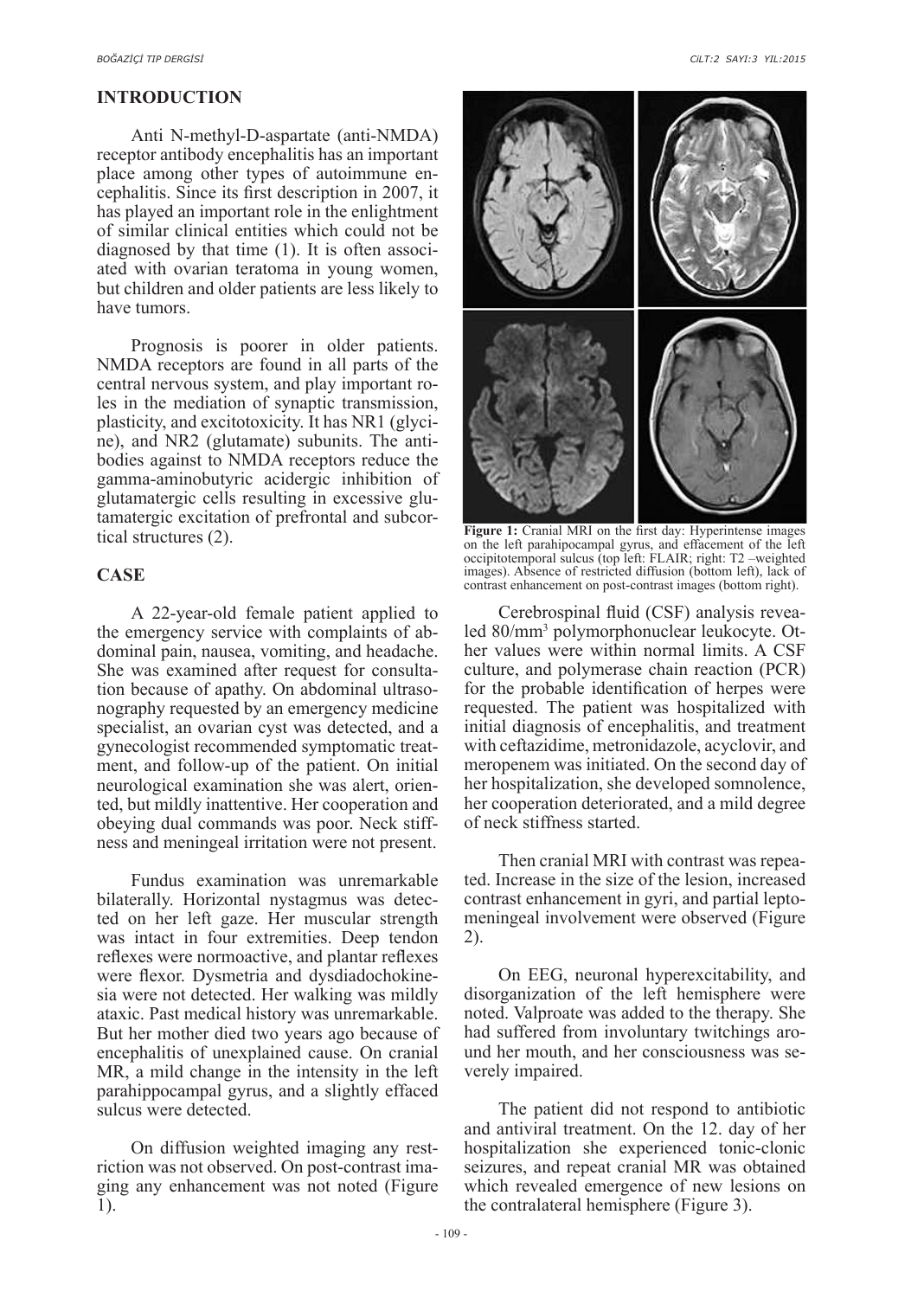

**Figure 2:** Cranial MRI on the second day: Expansion, and marked contrast enhancement of the lesion (top left FLAIR, middle T2 weighted images). Increased contrast enhancement showing a gyral pattern, partially enhancement in the leptomeningeal area (top right and bottom left). There is marked diffusion restriction (bottom middle), low signal on apparent diffusion coefficient (ADC) are not clear (bottom right).



**Figure 3:** Cranial MRI on the 12th day: Newly formed foci mainly in cortical gray matter involving cortical surfaces of the left frontal, and parietal lobe, right insular cortex, right frontoparietal region, and occipital lobe (FLAIR image).

Her previous herpes PCR, and culture results were not pathologic, and her CSF analysis repeated on the 12. day of her hospitalization did not disclose presence of any cells in CSF. Oligoclonal band was not present. Analysis of serum culture samples did not reveal the presence of West Nile virus, and tick-borne encephalitis.

Since any infectious disease was not detected, autoimmune analyses were requested for the detection of anti-glutamate Type AMPA 1 (Glu1), anti-glutamate Type AMPA 2 (Glu2), anti-CASPR2, anti-LGI 1, anti-GABA B receptor Ab (GABABARB1/B2), and NMDA receptor antibodies. NMDA receptor antibody was found positive.

High doses of methyl prednisolone (1000mg/day), and intravenous immunoglobulin (IVIG) therapy (0,4gr/kg/day) were administered. PET-CT did not demonstrate any evidence of ovarian teratoma. Any other malignancy was not also detected. Glasgow coma scale was worsened and evaluated as 7 point.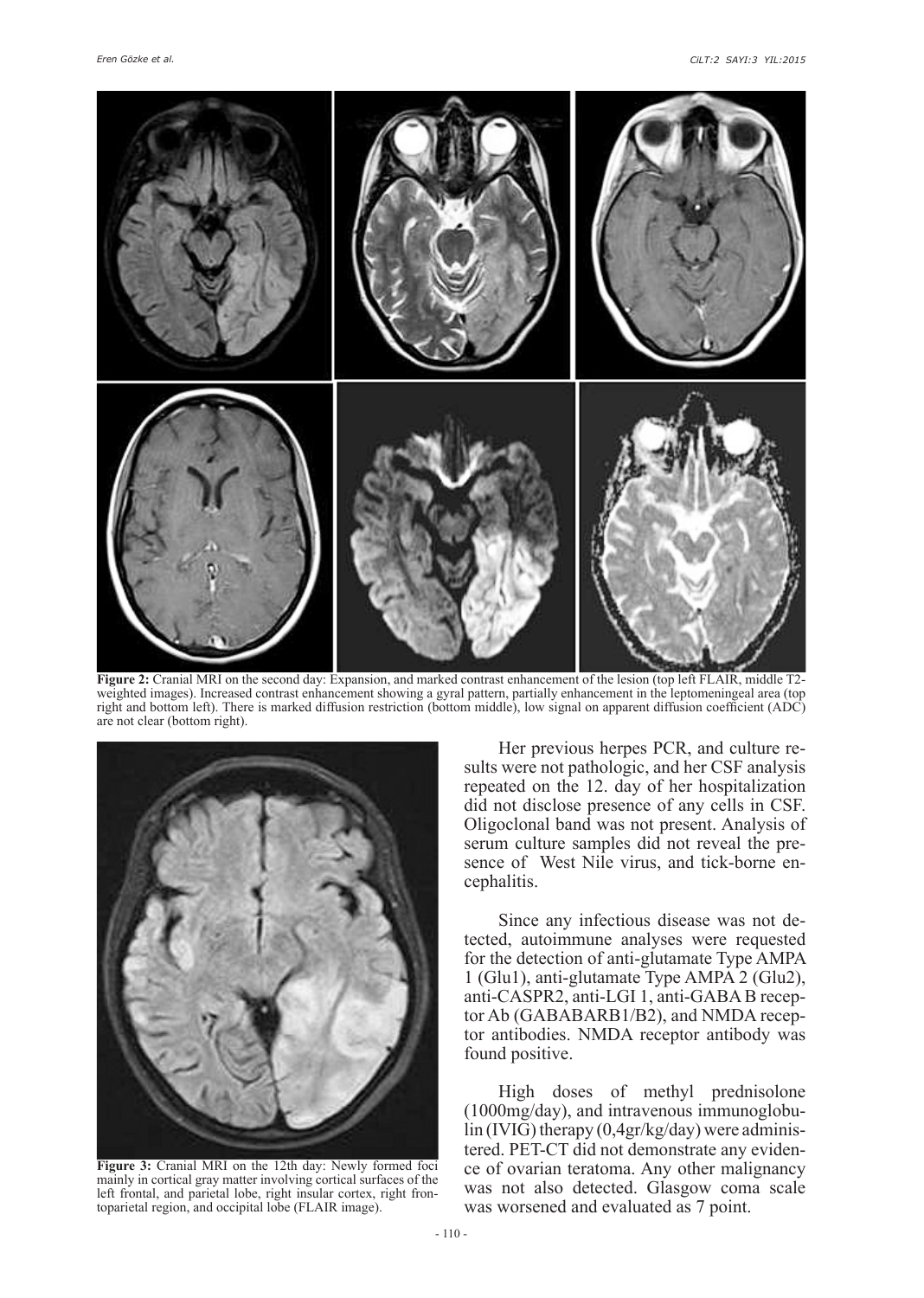She developed severe dysautonomia which necessitated her transfer to the intensive care unit. The patient was quadriplegic and need mechanical ventilation. Because of no response to IVIG therapy, plasmapheresis was initiated on the 23. day of her hospitalization. Plasmapheresis sessions were performed daily for the first three days, and then three additional sessions were applied every other day. A good response was not elicited, and immune adsorption therapy was started on the 41. day of her hospitalization. At the end of the sixth session, therapy was terminated because of emergence of epistaxis, and subcutaneous bleeding.

On neurological examination performed on the 48. day, she had an open conscious without any cooperation. Pupils were isochoric with normal light reflexes. Extremities were flask without any response to painful stimuli. Deep tendon reflexes could not be elicited. Plantar reflexes were irrelevant bilaterally. A new cranial MRI obtained at the same day demonstrated a diffuse involvement (Figure 4).



**Figure 4:** Cranial MRI on the 48th day: Bilateral changes secondary to encephalitis in all lobes all along the corticosubcortical gyri on subcortical areas slightly cystic, and encephalomalasic changes (FLAIR image).

During monitorization, dysautonomia of the patient became more serious, and she died on the 68. day of her hospitalization.

After written approval of the family was obtained, histopathological examination of the bilateral postmortem oophorectomy specimens could not reveal any evidence of teratoma.

### **DISCUSSION**

Anti-NMDAR encephalitis is a clinical entity characterized by multiple symptoms including impaired consciousness, memory deficits, psychotic manifestations, movement disorders, and dysautonomia. Its association with tumoral masses including predominantly ovarian teratoma is a frequently encountered condition. It constitutes 4 % of all cases of encephalitis. It is the second mostly seen autoimmune encephalitis after acute disseminated encephalomyelitis (ADEM). Antibodies are formed against NR1 subunit of NMDA receptor. In 70 % of the cases, prodromal symptoms including headache, vomiting, nausea, diarrhea, and upper respiratory tract infection are detected (3).

In general; psychiatric symptoms such as anxiety, insomnia, delusions, and mania become manifest within a few days. Since loss of immediate memory is not in the foreground, the patient is generally examined by psychiatrists. Social withdrawal and stereotypical behavior are sometimes seen.

Speech disorders including restricted verbal output and mutism usually become apparent at a later date. Gradually, movement disorders as agitation, catatonia, orofaciolingual dyskinesias, and dystonia, epileptic seizures, and dysautonomia are added to this clinical picture. The most frequent autonomic manifestations include hyperthermia, tachycardia, hypersalivation, hypertension, bradycardia, hypotension, urinary incontinence, and erectile dysfunction.

Mechanical ventilation might be required because of hypoventilation. It may be necessary even if the level of consciousness is relatively preserved. In 50 % of the cases, cranial MR can be normal. In the remaining 50 % of the cases, on T2 weighted images, hyperintensities can be observed in hypocampus, cerebral and cerebellar cortex, frontobasal, and insular area, basal ganglions, brainstem, and rarely spinal cord. Frequently slightly contrast enhancement can be seen. CSF is normal in 80 % of the cases. Pleocytosis, and increased protein levels are observed. Frequently NMDAR antibodies are found in CSF and serum.

Antibodies may persist in CSF, if diagnosis is delayed. Besides, after the treatment antibodies can disappear from serum, and appear in CSF. Cerebral biopsy does not contribute to the diagnostic work-up. Female patients constitute 80 % of the cases.